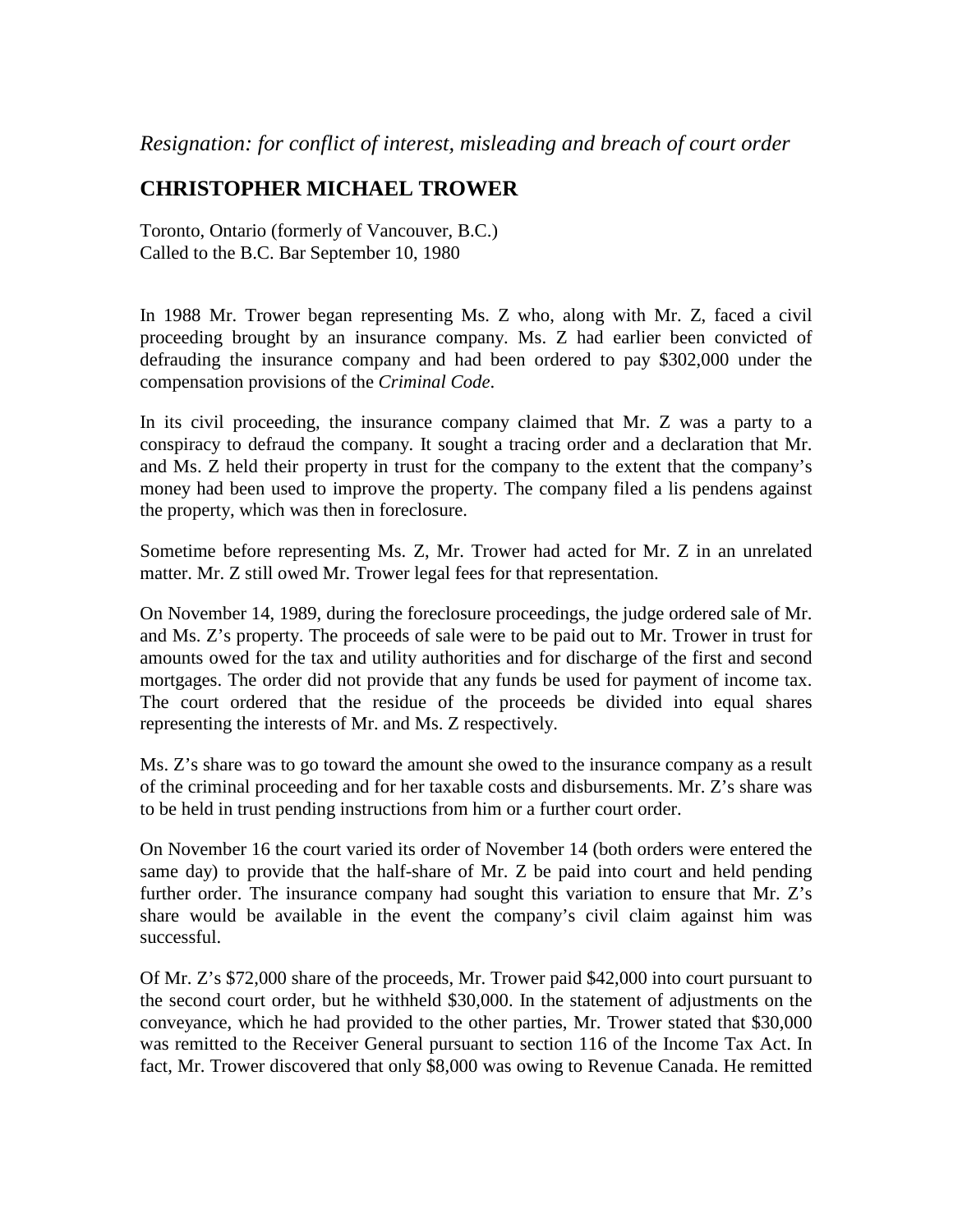that amount to Revenue Canada and he applied the balance of \$22,000 of the funds toward Mr. Z's outstanding debt to him for legal fees.

Counsel for the insurance company questioned Mr. Trower about the \$30,000 and said it would not be proper for Mr. Trower to pay any portion of the money to Revenue Canada or to any other party. Mr. Trower disagreed, stating that this money was owing for income tax.

During a settlement conference in 1994, the judge suggested disclosure of Mr. Trower's disposition of the funds. Mr. Trower at that time disclosed that he had used the money to pay Mr. Z's outstanding legal account. The judge ordered that Mr. Trower contribute personally to the settlement of the action, and Mr. Trower paid \$11,000. In January, 1995 the parties settled all their claims.

In November, 1997 Mr. Trower admitted professional misconduct to the Discipline Committe for:

- acting in a conflict of interest by preferring his own interest to the interest of his client, Ms. Z, (which was to maximize the funds available to reduce her judgment debt to the insurance company);
- misleading the insurance company and other litigants who received the statement of adjustments as to the amount of money required to be held back, or failing to correct the statement of adjustments;
- failing to comply with the terms of the court order that he pay the one-half share of Mr. Z into court.

Pursuant to Law Society Rule 468, the Discipline Committee accepted Mr. Trower's admission and his undertakings:

- 1. to resign from the Law Society and not to apply for reinstatement;
- 2. not to apply for membership in any other law society without first advising the Law Society in writing;
- 3. not to permit his name to appear on the letterhead of any lawyer or law firm without the written consent of the Law Society;
- 4. not to work for any other lawyer or law firm in B.C. without the written consent of the Law Society.

The Discipline Committee accordingly rescinded the outstanding discipline citation respecting this matter, and directed that Mr. Trower's admission and undertakings be recorded on his professional conduct record.